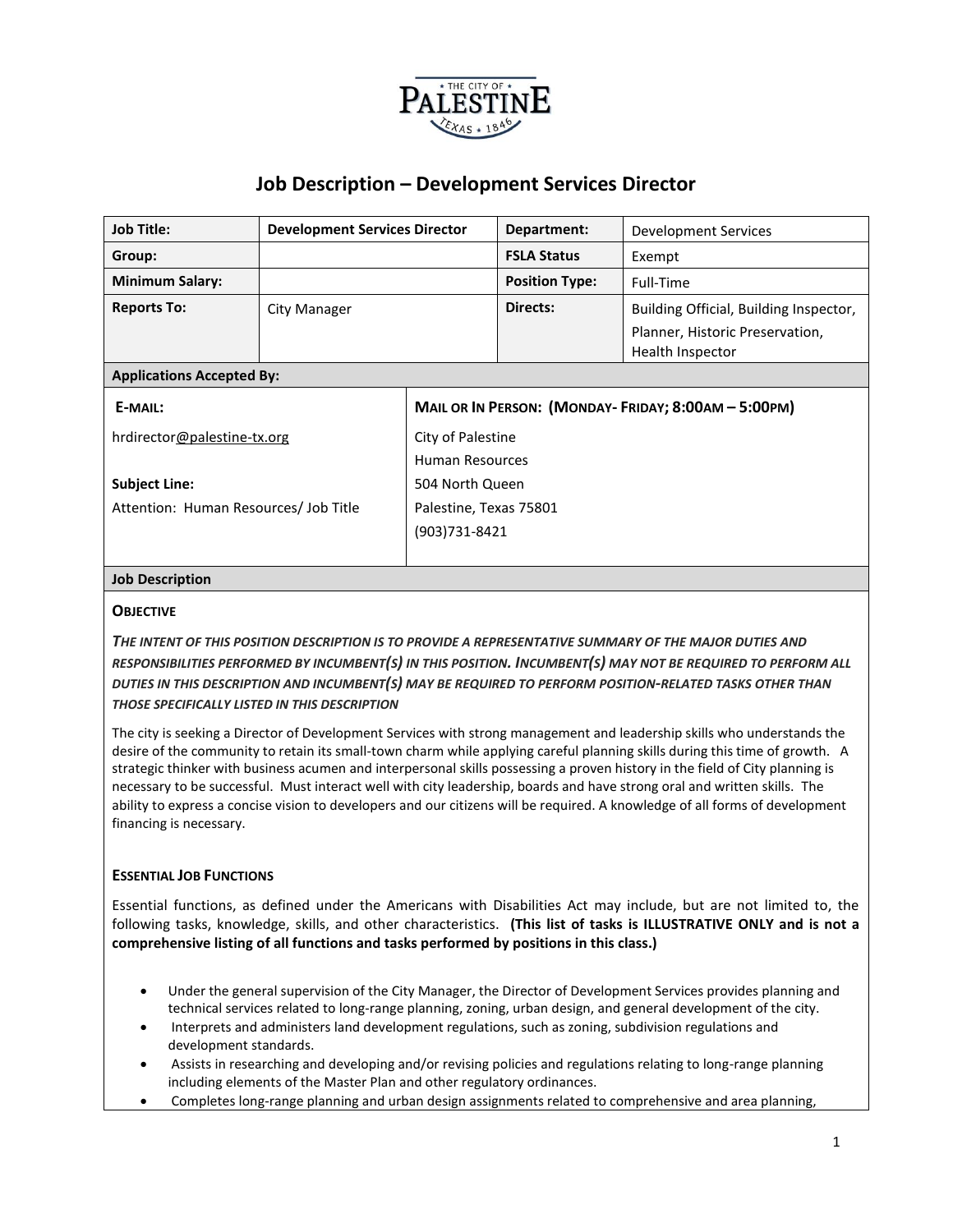

## **Job Description – Development Services Director**

including preparing and evaluating plans and written reports.

- Preparation of studies and reports regarding land use, building activity, residential and commercial improvements, and related long-range planning activities.
- Makes presentations to the Planning and Zoning Commission, Economic Development Corporation and City Council.
- Coordinates work and attends meetings with city, county and state officials regarding current and future development needs and plans.
- Plans and facilitates high level planning meetings to coordinate efforts of boards and city officials.
- The Development Services Director will monitor legislation and technical developments that may affect the planning function; evaluates their impact upon the department and City activities and draft code changes, implementing changes, as needed.
- Responsible for department budget preparation and administration; fee assessments and collection.
- Continually seeks process improvements that provide exceptional customer service.

#### **OTHER IMPORTANT JOB FUNCTIONS, KNOWLEDGE, AND SKILLS:**

- The Development Services Director will review and process annexation, planning, zoning, and subdivision applications.
- Prepares technical comments and compiles zoning history information for each case.
- Ensures additional or revised information is provided by applicant; determines if special exceptions or variances to development standards are required.
- Prepares graphics for each case.
- Prepares memorandums, reports, and details for the City Manager, related boards, and commission packet distribution.
- Communicates with Zoning Board of Adjustments, Planning and Zoning Commission, Historic Landmark Commission, Building and Standards Commission, and City Council.
- Prepares and reviews legal notifications prior to mailing and newspaper submission.
- Prepares clear resolutions and ordinances; research property ownership; assist with portions of review of site plan applications.
- Ensure compliance with appropriate laws, codes, regulations, and ordinances.
- Assist with the negotiation of development agreements and planned development districts.
- The Development Services Director will also manage permitting, engineering, GIS, building inspections, code inspections, building compliance, health inspections, Historic Preservation, and administration of purchase of cemetery plots.
- Practice workplace safety.
- Prepare complete and accurate records and reports.
- Establish and maintain effective working relationships.
- Performs other duties as assigned or required.

#### **PHYSICAL DEMANDS**

The physical demands described here are representative of those that must be met by an employee to successfully perform the essential functions of this job. Reasonable accommodations may be made to enable individuals with disabilities to perform the essential functions.